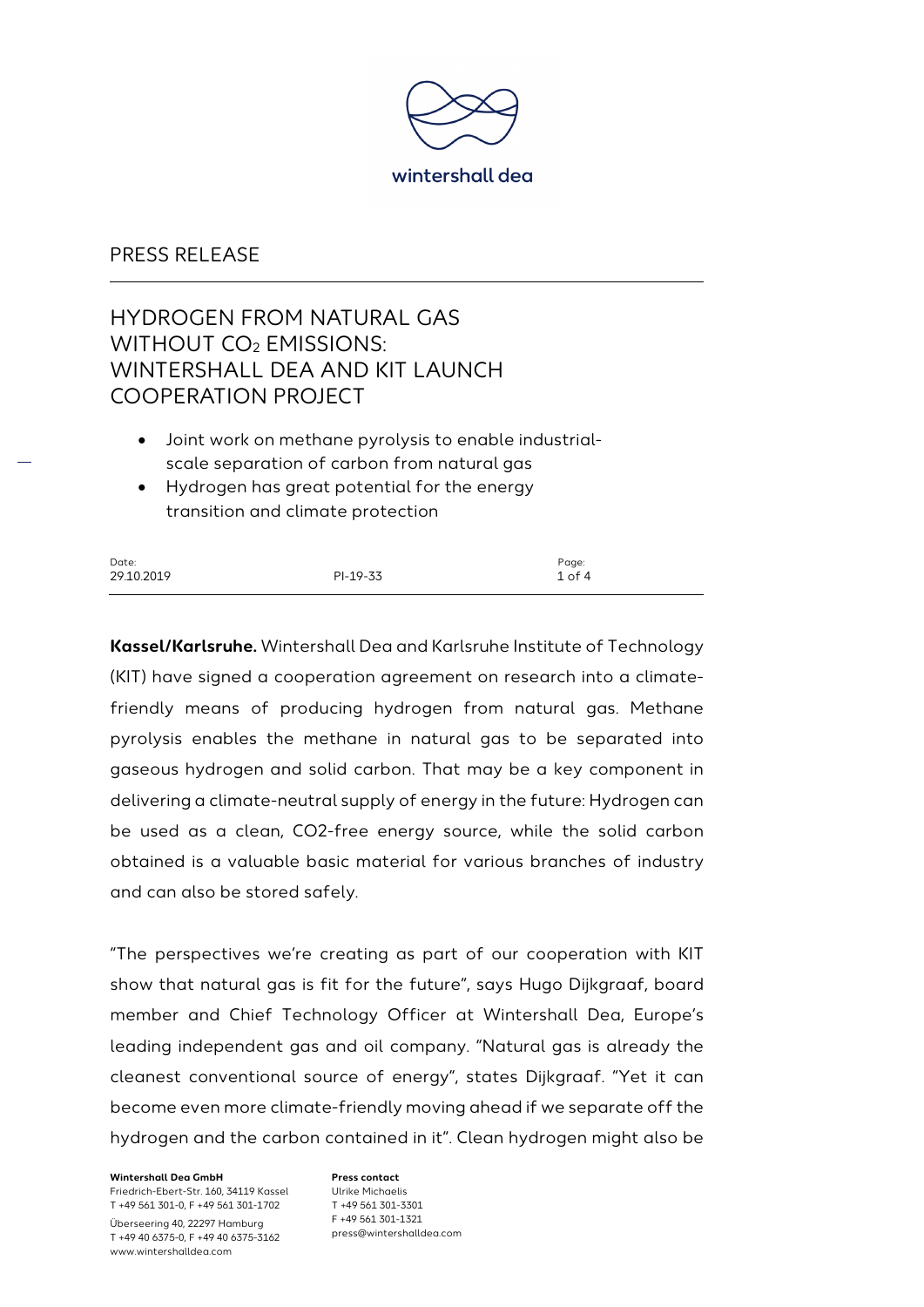

| Date:      |          | Page:      |
|------------|----------|------------|
| 29.10.2019 | PI-19-33 | $2$ of $4$ |
|            |          |            |

produced from natural gas by means of steam reforming in conjunction with CCS (carbon capture and storage).

Hydrogen is increasingly seen in the energy debate as a key factor in the success of the energy transition. For example, even a hydrogen admixture in the European gas grid of 20 per cent could cut  $CO<sub>2</sub>$  emissions by 60 million tonnes a year – the amount Denmark emits in an entire year.

The project between Wintershall Dea and KIT is initially scheduled to run for three years and aims to lay the foundations for future industrial use of methane pyrolysis. "We look forward to working together and are confident that the cooperation will allow us to make a major contribution to a sustainable energy supply", says Thomas Wetzel, Professor for Process Engineering at KIT. "There are huge quantities of natural gas worldwide and it can be used in a climate-neutral way. Our joint project aims to investigate how we can achieve that in a technically efficient manner and use the results later for processing large quantities of gas".

KIT has already conducted basic research on producing hydrogen through direct pyrolysis of methane based on liquid metal technology. That joint research with the Institute for Advanced Sustainability Studies e. V. in Potsdam won the Innovation Award of the German gas industry in 2018 and the audience award at the Zukunftswerkstatt ERDGAS 2018, an event staged by the Zukunft ERDGAS industry initiative. "Cutting-edge gas technologies are given a stage at the Zukunftswerkstatt and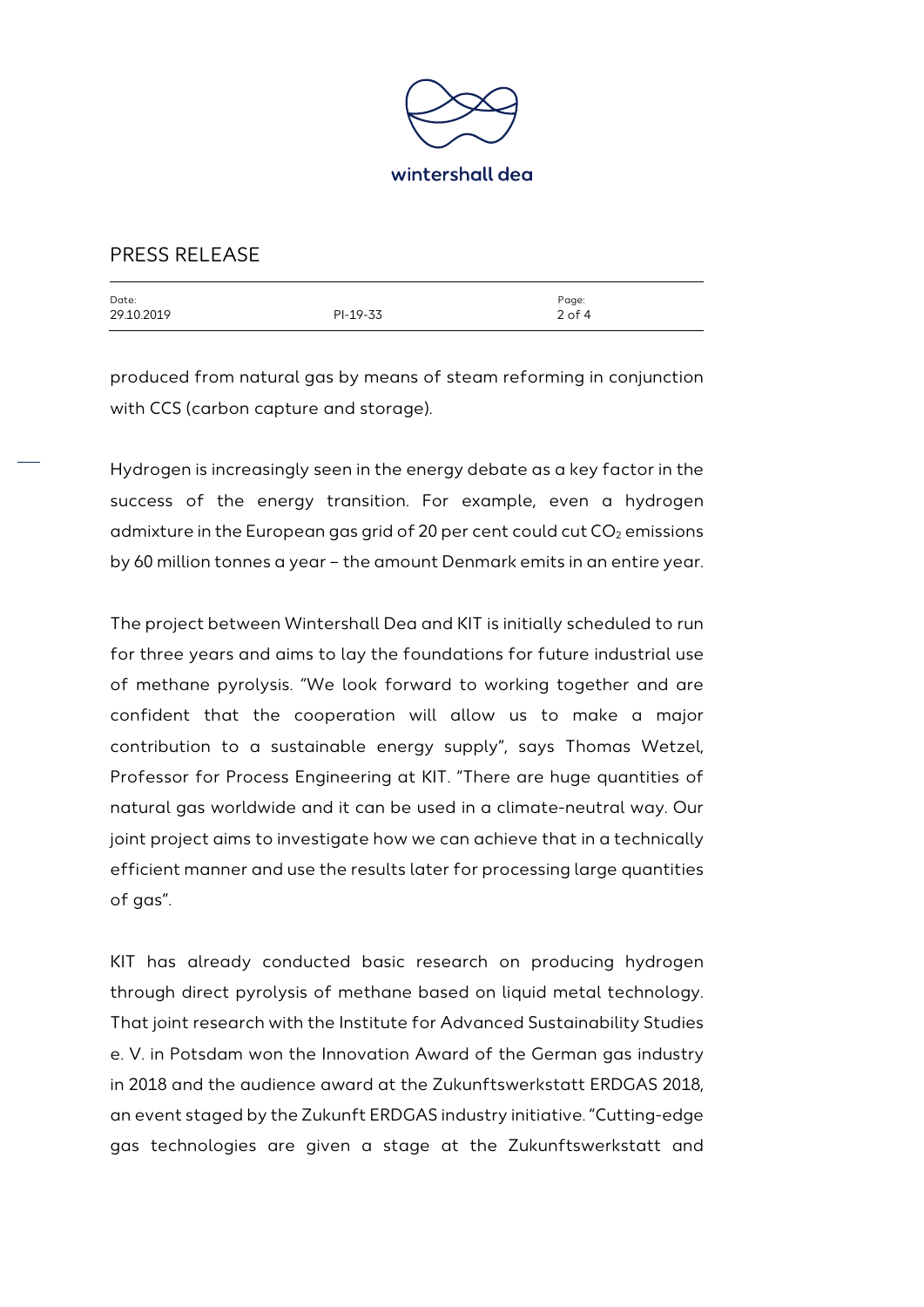

| Date:      |          | Page:    |
|------------|----------|----------|
| 29.10.2019 | PI-19-33 | $3$ of 4 |
|            |          |          |

Innovation Award of the German gas industry", says Dr Timm Kehler, Chairman of Zukunft ERDGAS. The initiative also sponsors the Innovation Award along with other industry associations. Both events are supported by Wintershall Dea. "KIT and Wintershall Dea met there last year and exchanged thoughts. And now they're launching a joint project aimed at putting decarbonised natural gas on the market. We greatly welcome that, since we need green gas and such forward-looking partnerships in order to overcome the challenges of climate change swiftly".

### **Background and technical procedure**

Direct thermal methane cracking makes it possible to produce hydrogen from fossil fuels – without direct  $CO<sub>2</sub>$  emissions. The technique pursued by Wintershall Dea and KIT is based on splitting methane into its molecular components – hydrogen and solid carbon – in a bubble column reactor filled with liquid metal. The carbon can be stored safely as a pure substance in solid form and used in many industrial areas. In turn, the hydrogen can be used as a clean source of energy in the electricity, heating and mobility sector, as well as in many industrial applications such as steel-making.

### **About Wintershall Dea**

With the merger of Wintershall Holding GmbH and DEA Deutsche Erdoel AG, two successful companies with a long tradition have formed Europe's leading independent natural gas and oil company: **Wintershall Dea**. The company with German roots and headquarters in Kassel and Hamburg explores for and produces gas and oil in 13 countries worldwide in an efficient and responsible manner. With activities in Europe, Russia, Latin America and the MENA region (Middle East & North